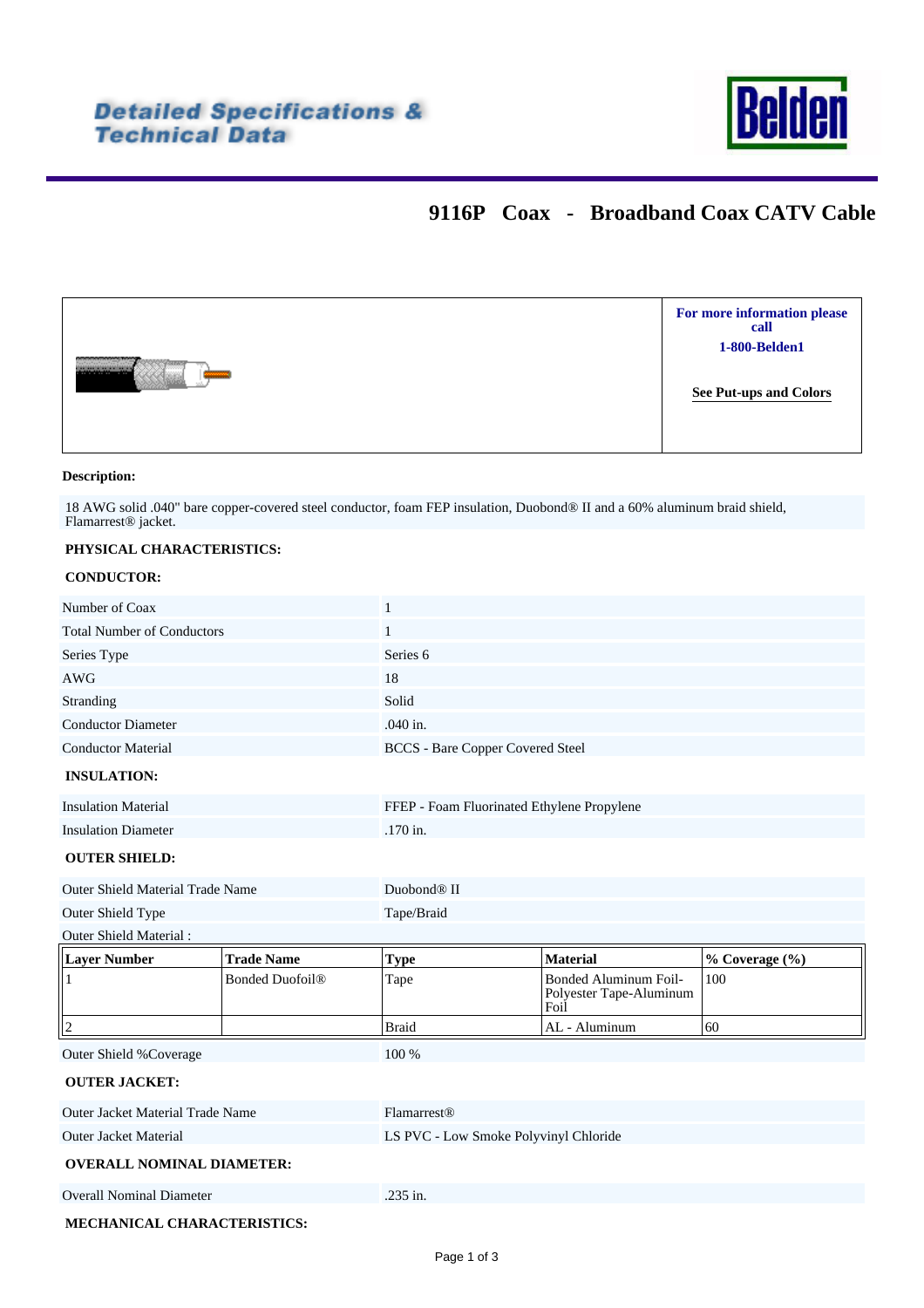

# **9116P Coax - Broadband Coax CATV Cable**

|                                                                       | 1000                   |                                                      |                             | 8.2                       |  |  |  |  |
|-----------------------------------------------------------------------|------------------------|------------------------------------------------------|-----------------------------|---------------------------|--|--|--|--|
|                                                                       | 900                    |                                                      |                             | 7.7                       |  |  |  |  |
|                                                                       | 700                    |                                                      |                             | 6.6                       |  |  |  |  |
|                                                                       | 400                    |                                                      |                             | 4.6                       |  |  |  |  |
|                                                                       | 200                    |                                                      |                             | 3.0                       |  |  |  |  |
|                                                                       | 100                    |                                                      |                             | 2.2                       |  |  |  |  |
|                                                                       | 50                     |                                                      |                             | 1.6                       |  |  |  |  |
|                                                                       | 1<br>10                |                                                      |                             | 3.<br>.66                 |  |  |  |  |
|                                                                       |                        |                                                      |                             | $(dB/100 \text{ ft.})$    |  |  |  |  |
| Nom. Attenuation :<br><b>Description</b>                              | <b>Frequency (MHz)</b> | <b>Start Frequency (MHz)</b>                         | <b>Stop Frequency (MHz)</b> | <b>Nom. Attenuation</b>   |  |  |  |  |
|                                                                       |                        | 5                                                    | 1000                        | 20                        |  |  |  |  |
|                                                                       |                        |                                                      |                             | <b>Return Loss (dB)</b>   |  |  |  |  |
| <b>Description</b>                                                    | Frequency (MHz)        | <b>Start Frequency (MHz)</b>                         | <b>Stop Frequency (MHz)</b> | <b>Minimum Structural</b> |  |  |  |  |
| Nominal Outer Shield DC Resistance<br>Minimum Structural Return Loss: |                        | 9 Ohms/1000 ft                                       |                             |                           |  |  |  |  |
|                                                                       |                        |                                                      |                             |                           |  |  |  |  |
| Nom. Conductor DC Resistance @ 20 Deg. C                              |                        | 28.0 Ohms/1000 ft                                    |                             |                           |  |  |  |  |
| Nominal Velocity of Propagation<br>Nominal Delay                      |                        | $1.24$ ns/ft                                         |                             |                           |  |  |  |  |
|                                                                       |                        | 83 %                                                 |                             |                           |  |  |  |  |
| Nom. Capacitance Conductor to Shield                                  |                        | 16.3 pF/ft                                           |                             |                           |  |  |  |  |
| Nom. Characteristic Impedance<br>Nom. Inductance                      |                        | 75 Ohms<br>.09 $\mu$ H/ft                            |                             |                           |  |  |  |  |
|                                                                       |                        |                                                      |                             |                           |  |  |  |  |
| ELECTRICAL CHARACTERISTICS:                                           |                        |                                                      |                             |                           |  |  |  |  |
| Plenum Number                                                         |                        | 9116, 9116N, 9116R                                   |                             |                           |  |  |  |  |
| Plenum $(Y/N)$                                                        |                        | Y                                                    |                             |                           |  |  |  |  |
| PLENUM/NON-PLENUM:                                                    |                        |                                                      |                             |                           |  |  |  |  |
| <b>CSA Flame Test</b>                                                 |                        | FT6                                                  |                             |                           |  |  |  |  |
| <b>UL Flame Test</b>                                                  |                        | UL910 Steiner Tunnel                                 |                             |                           |  |  |  |  |
| <b>FLAME TEST:</b>                                                    |                        |                                                      |                             |                           |  |  |  |  |
| CEC/C(UL) Specification                                               |                        | <b>CMP</b>                                           |                             |                           |  |  |  |  |
| NEC/(UL) Specification                                                |                        | CATVP, CMP                                           |                             |                           |  |  |  |  |
|                                                                       |                        |                                                      |                             |                           |  |  |  |  |
| <b>APPLICABLE STANDARDS:</b>                                          |                        |                                                      |                             |                           |  |  |  |  |
| APPLICABLE SPECIFICATIONS AND AGENCY COMPLIANCE:                      |                        |                                                      |                             |                           |  |  |  |  |
| Min. Bend Radius (Install)                                            |                        | 3 in.                                                |                             |                           |  |  |  |  |
| Max. Recommended Pulling Tension                                      |                        | 126 lbs.                                             |                             |                           |  |  |  |  |
| <b>Bulk Cable Weight</b>                                              |                        | 25 lbs/1000 ft.                                      |                             |                           |  |  |  |  |
| <b>Operating Temperature Range</b>                                    |                        | -20 $\mathrm{^{\circ}C}$ To +75 $\mathrm{^{\circ}C}$ |                             |                           |  |  |  |  |